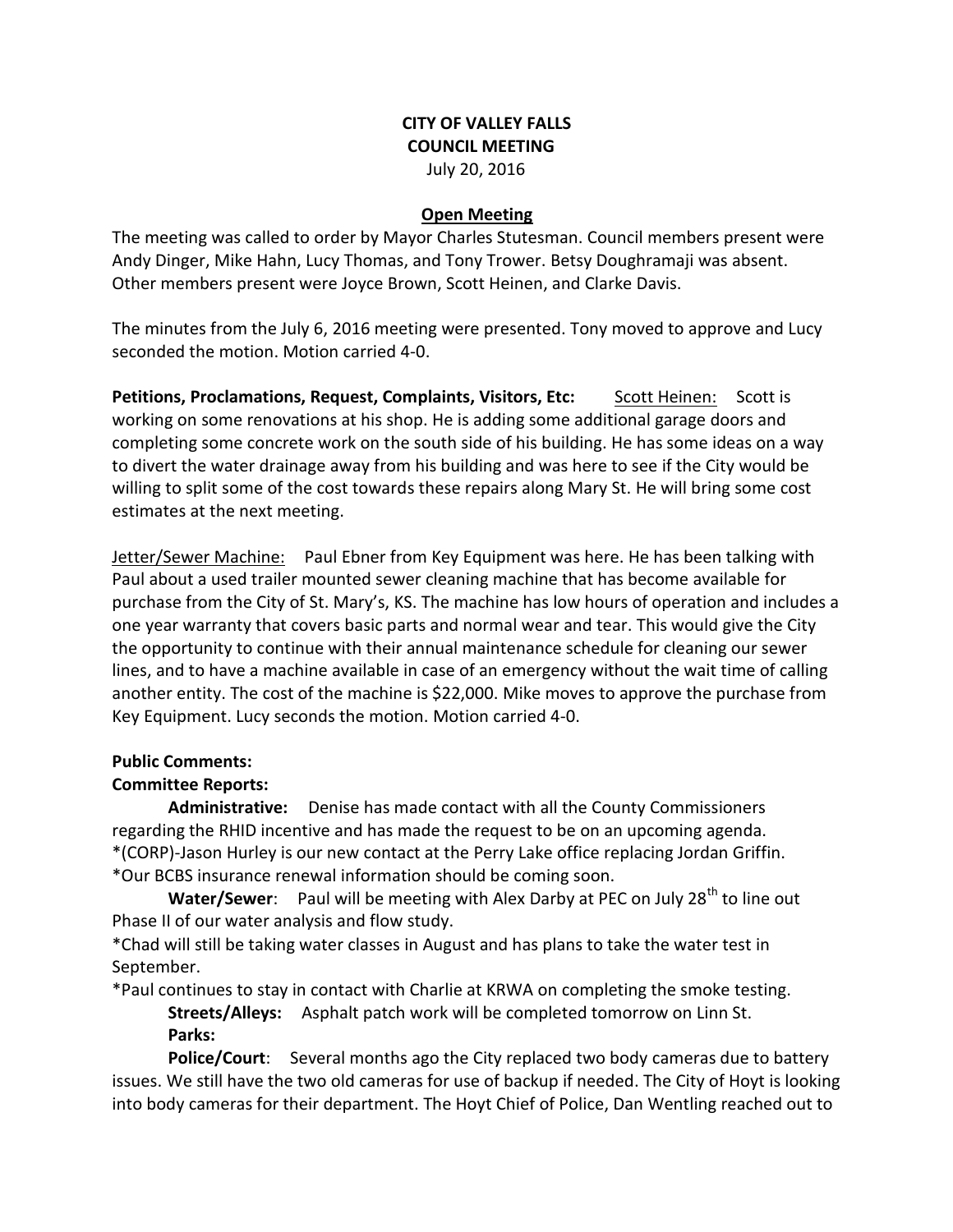our department requesting possible use of any of our surplus equipment. Bronson's recommendation is to donate one of our extra back up cameras. Lucy moves to approve the donation. Tony seconds the motion. Motion carried 4-0.

**Health Code: VFEDC: Swimming Pool:** 

**Old Business:** Condemnation: The process continues.

July 13th Public Pool Meeting: The second public meeting went well. There was a correction to some figures since the last meeting. With interest rates being so low our payment for the pool is looking to be approx. \$107,000. It will look like our first interest payment will be around \$45,000. Rick Enzs got himself corrected on the sales/use tax figures.

JF CO EDC Request: The City has decided to contribute the .007% of our General Fund as a donation to the JF CO EDC upon their request at last meeting. The amount is \$2,795. The question was if this would be an annual contribution each year or if they were to request donation only when needed. Andy moves to approve the donation of \$2,795 towards the 2017 JF CO EDC Budget with a request each year for additional funds. Tony seconds the motion. Motion carried 4-0.

Water/Sewer Rates: During the Budget process it is looking like there will need to be another rate increase to our Water/Sewer rates. The funds are building with the last increase but not as much as we would like to see. It is looking like a possible 50 cent raise to the minimum rate bringing our minimum rate to \$12.50. Also looks like another 50 cent raise to each additional 1,000 used there after bringing that rate to \$7.00. This will fall in early 2017.

**New Business:** 2017 Budget: A review of the proposed 2017 Budget was done. All figures were reviewed and the Budget was presented as if the pool bond passes. The Council would like to see the Budget created to the full spending authority.

\*The amended 2016 budget was also presented due to the Mesner project and the adjustments to the Water, Sewer, and Consolidated Streets and Highway Funds. Andy Dinger moves to approve the proposed 2017 Budget and the Amended 2016 Budget for publication in the newspaper. Tony seconds the motion. Motion carried 4-0. The Budget Hearing will be held at the August 17, 2016 meeting.

City BBQ-Grasshopper Falls: There was a discussion about a City sponsored BBQ on Grasshopper Falls Day September 10th at the City Park. The idea was a pot luck style with the City providing the meat and Tony offered to smoke and prepare all the meat. The Council thought this would be nice to possibly host this as an annual celebration. Lucy moves to host the BBQ. Mike seconds the motion. Motion carried 4-0. Denise will make contact with Ben Crawshaw so that this can be added to the schedule of events.